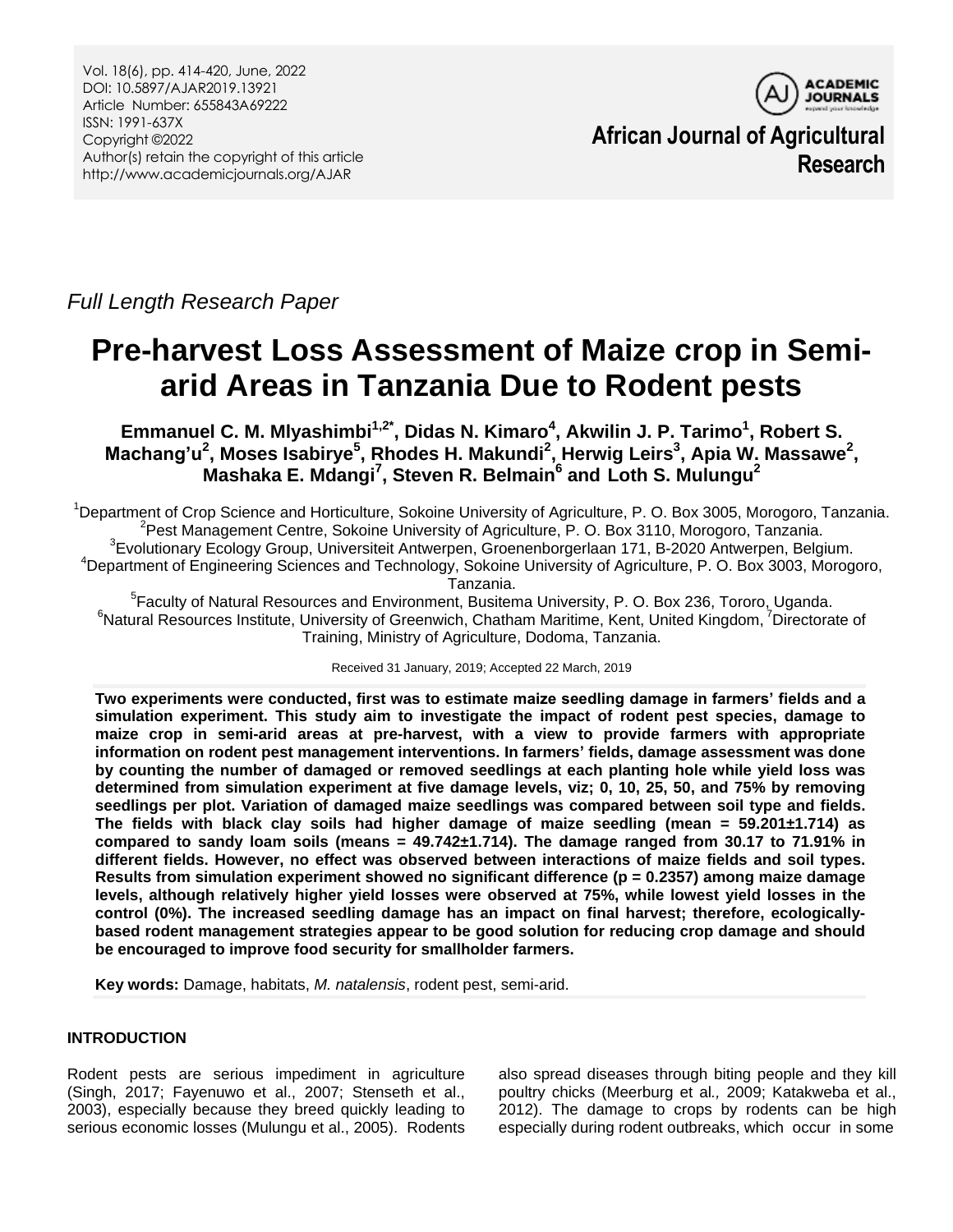years and locations (Mulungu, 2017; Mulungu et al., 2003).

The patterns and the extent of damage of maize crop by rodents depend upon the pest species, the intensity of infestation, type and the growth stage of the crop, and the nature of the surrounding habitat (Mulungu et al., 2005). It is reported that, there are about 31 rodent pest species that cause crop damage in Tanzania (Mulungu et al.*,* 2005). However, *Mastomys natalensis* is the predominant rodent pest species in the country (Massawe et al., 2012; Mulungu et al., 2011), and is found in all maize-growing areas causing serious damage to crops before and after harvest (Mulungu, 2017). It is also the most widespread rodent pest across Sub-Saharan Africa (Mulungu et al., 2014).

In Northern Ethiopia, for example, farmers reported an estimated pre-harvest yield losses of 9-44% in annual production of cereal crops due to rodent attacks (Meheretu et al., 2010), while 26.4% loss of yield in maize was reported in Central Ethiopia (Bekele et al., 2003). In Western Kenya, rodent pests cause a considerable pre-harvest damages and losses of 20% to maize plantation (Tsegaye and Asfawosen, 2015). In Tanzania and Sub-Saharan Africa, a large proportion of crop yield is lost due to rodents (Mdangi et al*.,* 2013). During rodent outbreaks, significant impact on food security at different scales, beginning at the household through regional level has been observed (Leirs et al., 2010) and damage ranges from negligible destruction to >80% crop loss (Mulungu et al., 2003). However, maize damage by rodent pests has been reported to vary depending on crop growth stages and the infesting rodent pest species (Mulungu, 2017).

In Iringa region, farmers have reported specifically Isimani division, which has a unimodal rainfall patterns and semi-arid condition, serious rodent outbreaks and severe damage to maize crop, for the past 20 years. Little is known concerning the extent of damage by rodent pests on the maize crop. Many studies on maize losses have been reported in smallholder fields in areas with bimodal rainfall patterns (Mulungu et al., 2003; Mwanjabe et al., 2002; Mwanjabe and Leirs, 1997). It has been reported that more losses occur at pre-harvest stages of the crop than at the maturity stage (Mulungu, 2017). Understanding the cause and the extent of the damage caused by rodents in maize is important in planning management strategies (Mulungu, 2017). The aim of this study was therefore to investigate the impact of rodent pest species damage to maize crop in semi-arid areas at pre-harvest, with a view to provide farmers with appropriate information on rodent pest management interventions.

## **MATERIALS AND METHODS**

### **Study area**

This study was conducted in Isimani division, Iringa region, Tanzania. The area is located between 35°16'128" and 35°56'560" E and 8°8'142" and 7°13'678" S, covering an elevation of 1073 to1356 m above sea level (Figure 1).

The study area has an unimodal rainfall pattern with clear dry and wet seasons and the mean annual precipitation ranges from 200 to 750 mm/year. It is characterised by low erratic rainfall and periodic droughts giving it a semi-arid nature where precipitation is below potential evapotranspiration.

The seasons were subdivided based on rainfall and evapotranspiration into three sub seasons. The rainy season is divided into dry and wet seasons. The dry season is further divided into three sub seasons namely: start dry, mid dry and end dry subseasons. The start dry sub season is from May to July while, mid dry is from August to September and end dry sub-season lasts from October to November. The wet season is divided into three sub seasons namely; start wet, mid wet and end wet sub seasons. The start wet is from December to January while, mid wet is in February and end wet sub-season lasts from March to April. Land use is dominated by agriculture with the dominant maize cultivation alternating with fallow lands. Maize reaches physiological maturity between May and June and is harvested starting from July to August.

### **Crop damage assessment and sampling procedures**

#### *Farmer's fields*

Seven farmers' maize fields of one acre each from four sites/villages (namely; Kising'a, Mkungugu, Nyang'oro and Ndolela) were visited for crop damage assessment at maize seedling stage. The soil types, vegetative characteristics and agricultural practices of the fields were established as shown in Table 1.

The size of the plots counted were 70 m x 70 m, each that corresponds to the field size that is one acre in smallholder farms in Tanzania. Crop damage assessment was carried out 10 to 12 days after sowing. The non-stratified systematic row-sampling technique described by Mulungu et al. (2003) and Mwanjabe and Leirs (1997) was used by sampling every individual planting hole in each field. Sampling units were maize rows, four rows apart, leaving out the two outer rows. The assessor walked across the field and recorded the number of seedlings at each sampled hole in a row. Since two seeds were planted per hole, damage was expressed as the proportion of non-emerging seedlings. It was assumed that no other pests were causing damage to the seedlings and all missing seedlings were therefore attributed to rodent damage. Germination failure due to drought or seed quality was assumed to be evenly distributed, but was also considered of low importance in the experimental fields.

Damage for each planting hole was recorded separately for each field in different sites. Data recorded for each planting hole were: planting row number, position in the row, and number of nonemerging seedlings (that is two minus the number of emerged seedlings).

<sup>\*</sup>Corresponding author. E-mail: ecmm14@yahoo.com; Tel: +255 766 436 975.

Author(s) agree that this article remain permanently open access under the terms of the Creative Commons Attribution [License 4.0 International License](http://creativecommons.org/licenses/by/4.0/deed.en_US)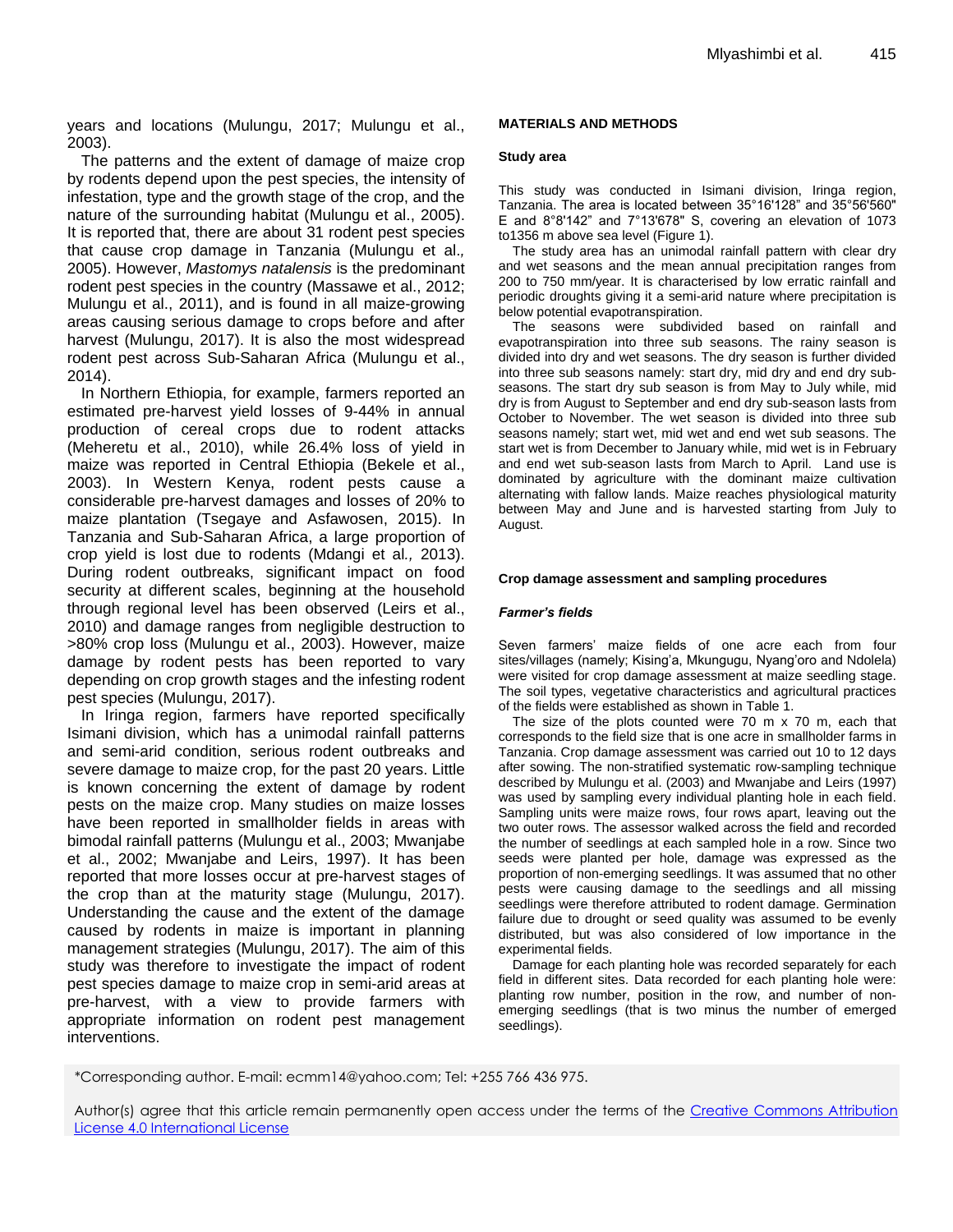

**Figure 1**. Location of the study sites in Isimani division, Iringa region, Tanzania.

### *Simulation experiment*

A simulation experiment was conducted in three replications and 5 treatments. The main area was 62 m x 44 m and each treatment was 10 m x 10 m in size. The plot was located in mosaic landscape of maize fields surrounded by fallow land. Maize seeds (of the hybrid variety Pannar®) were planted in the field with a spacing of 90 cm by 30 cm. The maize damage levels of 0, 10, 25, 50 and 75% of the plant population were established and seedlings were removed to maintain these levels 14 days after sowing (DAS). All treatments received standard agronomic practices, that is early ploughing, weeding, application of Di Ammonium Phosphate (DAP) 18% nitrogen (N) and 46% phosphorus (P) as  $P_2O_5$  was applied at rate of 20 kg/ha. Since its nitrogen content is in ammonium (NH4) form, it is particularly effective in the early developmental stages of plants.

Maize harvesting was done when the yield reached the required moisture content of 23% at 158 DAS. Each treatment was harvested and its produce put in a labeled separate sack for one week to obtain the standard moisture content. Thereafter, maize cobs were threshed separately and sieved. The weight of each separate sack with maize grains was recorded.

### **Data analysis**

# **Seedling stage**

Percentage damage of maize seedlings was calculated by dividing

the total missing seedlings over total expected emerging seedlings, and was multiplied by 100 in each field. The data were normalized and further subjected to two-way analysis of variance (ANOVA), using XLSTAT 2018.1.49386 software where soil types and field were factors. The means separation was done using Fisher's Least Significant Difference method (LSD<sub>0.05</sub>) in order to determine variables with effect among soil types and fields.

## **Simulation method**

The collected yield loss was subjected to one-way analysis of variance (ANOVA) using SAS System (1997). The means separation was done using Turkey-test method to determine the effect of damage levels.

# **RESULTS**

## **Seedling stage**

There were variations in maize seedling damage among the seven fields (Table 2). A significant difference (F6, 195 = 45.25,  $p < 0.0001$ ) of maize seedling damage was observed among fields, with highest seedling damage were observed at Mkungugu field B and lowest at Nyang'oro field A (Table 2).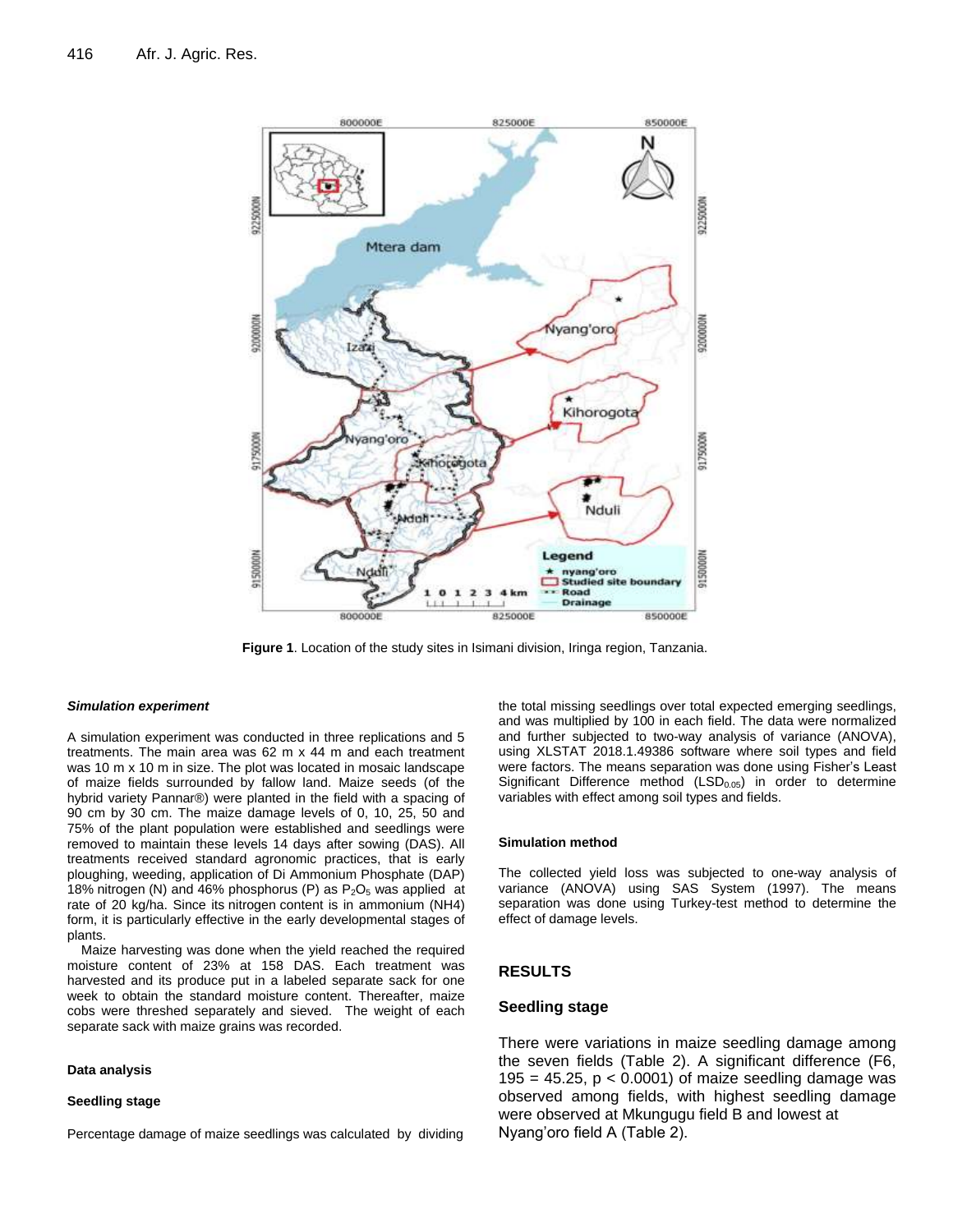| <b>SN</b>      | Name of village                                 | Soil characteristics |              |                 |               |                                                                                                                            |  |
|----------------|-------------------------------------------------|----------------------|--------------|-----------------|---------------|----------------------------------------------------------------------------------------------------------------------------|--|
|                |                                                 | Soil type            | Colour       | <b>Drainage</b> | <b>Cracks</b> | Vegetative and agricultural practices                                                                                      |  |
| 1              | Kising'a-Uyole<br>Agric research<br>Institution | Sandy<br>loam        | Red          | Moderate        | No.           | Surrounded by maize fields and fallow land<br>with scattered trees, hebercious and<br>grasses.<br>Oxen ploughing was used. |  |
| $\overline{2}$ | Mkungugu field A                                | Clay                 | <b>Black</b> | Moderate        | No            | Maize fields, fallow land with Shrubs, herbs,<br>trees and grasses.<br>Tractor tilling was used.                           |  |
| $\mathbf{3}$   | Mkungugu field B                                | Clay                 | <b>Black</b> | Moderate        | Yes           | Maize fields, fallow land with Shrubs, herbs,<br>trees and grasses.<br>Tractor tilling was used.                           |  |
| $\overline{4}$ | Nyang'oro field A                               | Sandy<br>loam        | Grey         | Well            | <b>No</b>     | Maize and sunflower fields, fallow land with<br>trees, shrubs, bushes and grasses.<br>Oxen ploughing was used.             |  |
| 5              | Nyang'oro field B                               | Clay                 | <b>Black</b> | Poor            | Yes           | Maize and sunflower fields, fallow land with<br>shrubs and grasses.<br>Oxen ploughing was used.                            |  |
| 6              | Ndolela field A                                 | Sandy<br>loam        | <b>Brown</b> | Moderate        | <b>No</b>     | Maize and sunflower fields, fallow land with<br>shrubs, grasses.<br>Oxen ploughing was used.                               |  |
| $\overline{7}$ | Ndolela field B                                 | Clay                 | <b>Black</b> | Poor            | Yes           | Maize and sunflower fields, fallow land with<br>shrubs, grasses.<br>Oxen ploughing was used.                               |  |

**Table 1.** Soil characteristics and agricultural practices of study villages in Isimani division for maize crop assessment at seedling stage.

Source: Chidodo, 2017.

**Table 2.** Damage to maize crop seedlings by rodents in villages-Isimani division, Iringa region, Tanzania.

| Name of village   | <b>Planting</b><br>holes<br>visited | <b>Seedling</b><br>counted per<br>field | <b>Expected</b><br>number of<br>seedlings<br>per field | Number of<br>seedlings<br>damaged | Percentage<br>seedling<br>damage |
|-------------------|-------------------------------------|-----------------------------------------|--------------------------------------------------------|-----------------------------------|----------------------------------|
| Mkungugu field B  | 1338                                | 756                                     | 2676                                                   | 1920                              | $71.91 \pm 2.25^a$               |
| Ndolela field B   | 1557                                | 989                                     | 3114                                                   | 2125                              | 69.17 $\pm$ 1.98 <sup>ab</sup>   |
| Ndolela field A   | 991                                 | 735                                     | 3184                                                   | 2195                              | 64.21 $\pm$ 2.39 <sup>b</sup>    |
| Mkungugu field A  | 1631                                | 1624                                    | 3262                                                   | 1638                              | $50.27 \pm 1.85$ <sup>c</sup>    |
| Nyang'oro field B | 973                                 | 947                                     | 1946                                                   | 999                               | 50.18 $\pm$ 2.49 $\textdegree$   |
| Kising'a-Uyole    | 1143                                | 1377                                    | 2286                                                   | 909                               | $39.79 \pm 1.92$ <sup>d</sup>    |
| Nyang'oro field A | 655                                 | 913                                     | 1310                                                   | 397                               | $30.17 \pm 2.84$ <sup>e</sup>    |

<sup>1</sup>Means of the same column followed by the same letter are not significantly different at 5% probability level using Tukey's test method.

Similarly, there was an effect  $(F_{1, 200} = 15.23, p = 0.000)$ between soil types, whereby higher seedling damaged (mean, 59.20±1.714) was observed in black clay soils

than (mean, 49.74±1.714) in sandy soils. However, there was no effect ( $p = 0.362$ ) of interactions between fields and soil types.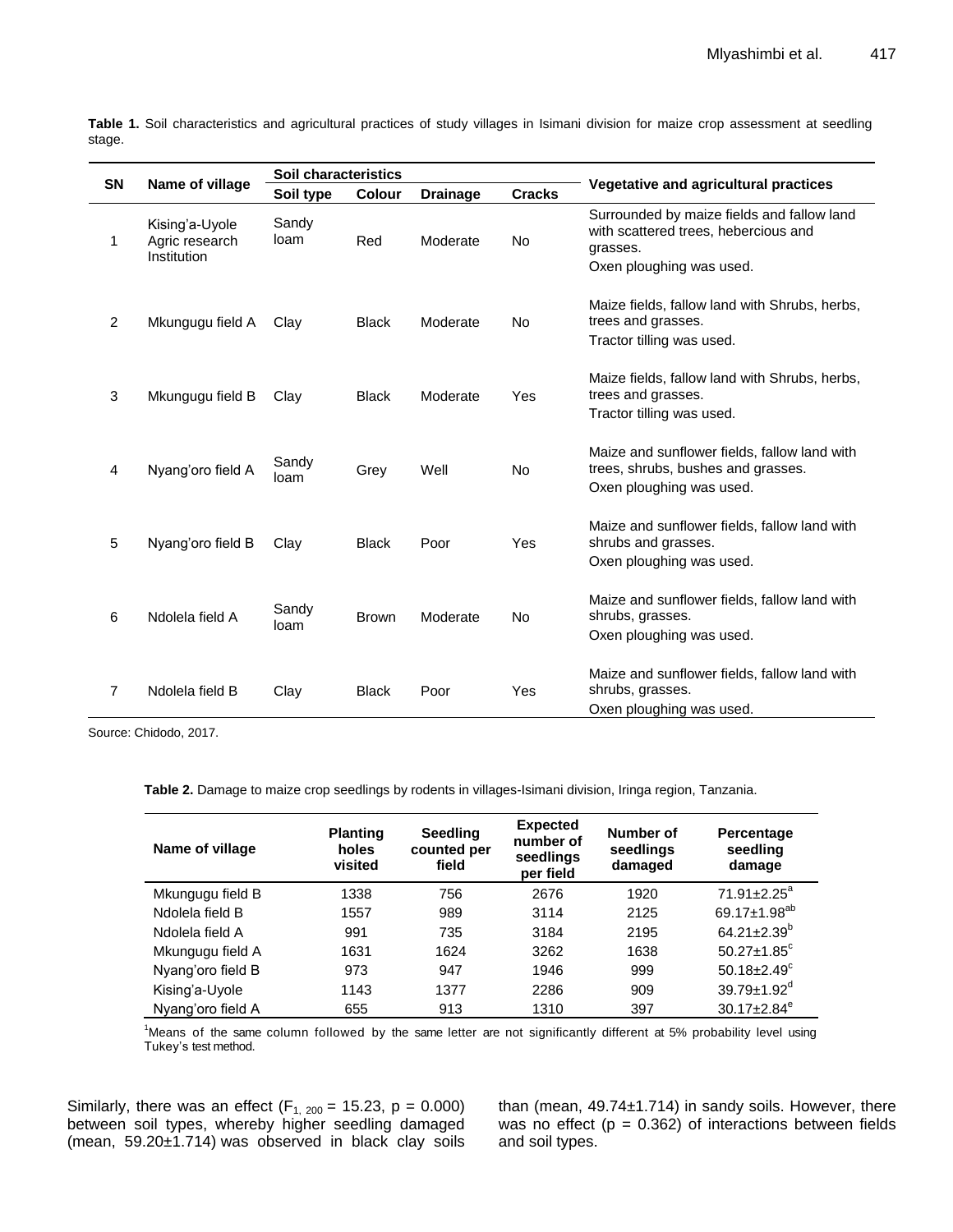| <b>Treatment</b>    | Means (tons/ha) |  |  |
|---------------------|-----------------|--|--|
| Control             | $6.45 \pm 0.19$ |  |  |
| Ten                 | $6.28 \pm 0.19$ |  |  |
| Twenty five         | $6.25 \pm 0.19$ |  |  |
| Fifty               | $6.28 \pm 0.19$ |  |  |
| Seventy five        | $6.85 \pm 0.19$ |  |  |
| LSD <sub>0.05</sub> | 0.62            |  |  |

**Table 3.** Means of maize grain weight per treatment for the simulation experiment.

# **Simulation experiment**

No statistically significant effects ( $F_{4, 8} = 1.73$ , p = 0.236) were observed among maize damage levels. However, relatively higher yield losses (means = 6.85 tons/ha) were observed at 75% compared to the relatively lower yield losses (means = 6.45 tons/ha) at control treatment (Table 3).

# **DISCUSSION**

Farmers' maize fields in the current study area have showed variations in rodent maize damage at seedling stage ranging from 30.2 to 71.9%. The current results are within the reported range of pre-harvest maize damage by Mulungu et al. (2003) who observed maize damage from 17 to 82% in some locations and seasons. In addition, smallholder farmers in different areas and locations in Tanzania have been reported the chronic rodent damage of sometimes over 80% (Mwanjabe et al., 2002).

Results showed that maize fields with black clay soils suffered serious attacks on maize seeds/seedlings by rodent pest species than sandy loam soils. This can be attributed partly to the agricultural practices in this area, which include, among others, the use of tractor tiling during seed sowing. In the process of covering, some seeds might have been exposed to the surfaces, which were easily eaten by the rodents. According to Brown et al. (2017) rodent pests can consumed exposed seeds in the field, resulting in few plants or plant stands per field. Rodent pests are in abundance in agricultural landscapes (Heroldová et al., 2007; Fischer and Schröder, 2014) and can be important seed predators (Daedlow et al., 2014)

Another reason could be the failure of seeds to germinate due to the effect of tillage method where seeds are planted deeply in a compacted soil with low moisture content, a characteristic of semi-arid areas, although this was not studied in the current experiment. In soils with low moisture content, the germination rate is reduced and seedling emergence is delayed, which increases the chance of depredation by rodent pest species (Mulungu, 2003). Soil compaction is a big challenge for seed

germination in poorly drained clay soils (Chen et al., 2005) especially in some specific ecological conditions such as semi-arid areas (Sladonja et al., 2014). It has been reported that soils and moisture levels may interact and affect seed viability hence poor seed germination in clay as compared to sandy loam soils (Valde´s-Rodrı´guez et al., 2012). Deeper planting (in the case of some seeds during tractor tilling) apart from reducing final emergence, also exposes the germinating seeds to soil pathogens and insects thus increasing the risk of seed rots (Molatudi and Mariga, 2009) this could explain the reduce number of plants recorded during this study. In additional, poor aeration, water logging and an impervious layer formed by the compact mass structure of the black clay soil could have lowered germination capacity. According to Idu et al. (2003), soil suitability and effectiveness at inducing germination in seeds and subsequent seedling emergence, depends largely on physical properties such as texture, aggregate size, water-holding capacity, consistence, and bulk density of the soil.

It is evident from the present study that maize damage levels (0 to 50%) indicated variations in yield losses when plant populations were removed at the early stage and yield losses became increased with maize damage level of 75%. Other studies indicated that yield losses of 10.9 and 26.4% were recorded when 30 and 45%, respectively of the plant population was removed at the early stage indicating that crop damage and yield loss are not the same, and maize plants could tolerate up to 15% loss of plant populations due to pest damage without significant yield reductions (Abdulahi 1994). However, according to Pommel and Bonhomme (1998) who observed that with plant populations of 130 000 per hector, the ears lost corresponding to missing plants are poorly compensated by increased yield of surrounding plants because of additional light interception: when two or three adjacent plants were missing, compensation for missing plants was only 16 and 34%, respectively.

Results from the current study indicated that the simulated yield losses from damage levels was compared to maize damage assessment during seedling stage, and it was found that both of them showed the same trends, increasing from lower to greater than 70%. This implies that seedling loss can lead to yield loss of the crops with relatively the same amount. High seedling losses have also been observed to lead to high crop yield losses for both rice (Mulungu et al., 2014) and wheat (Meheretu et al., 2014).

# **Conclusion**

The results of this study demonstrate how maize yield losses occur in semi-arid areas because of seedlings damaged by rodent pest species under different soil types and fields.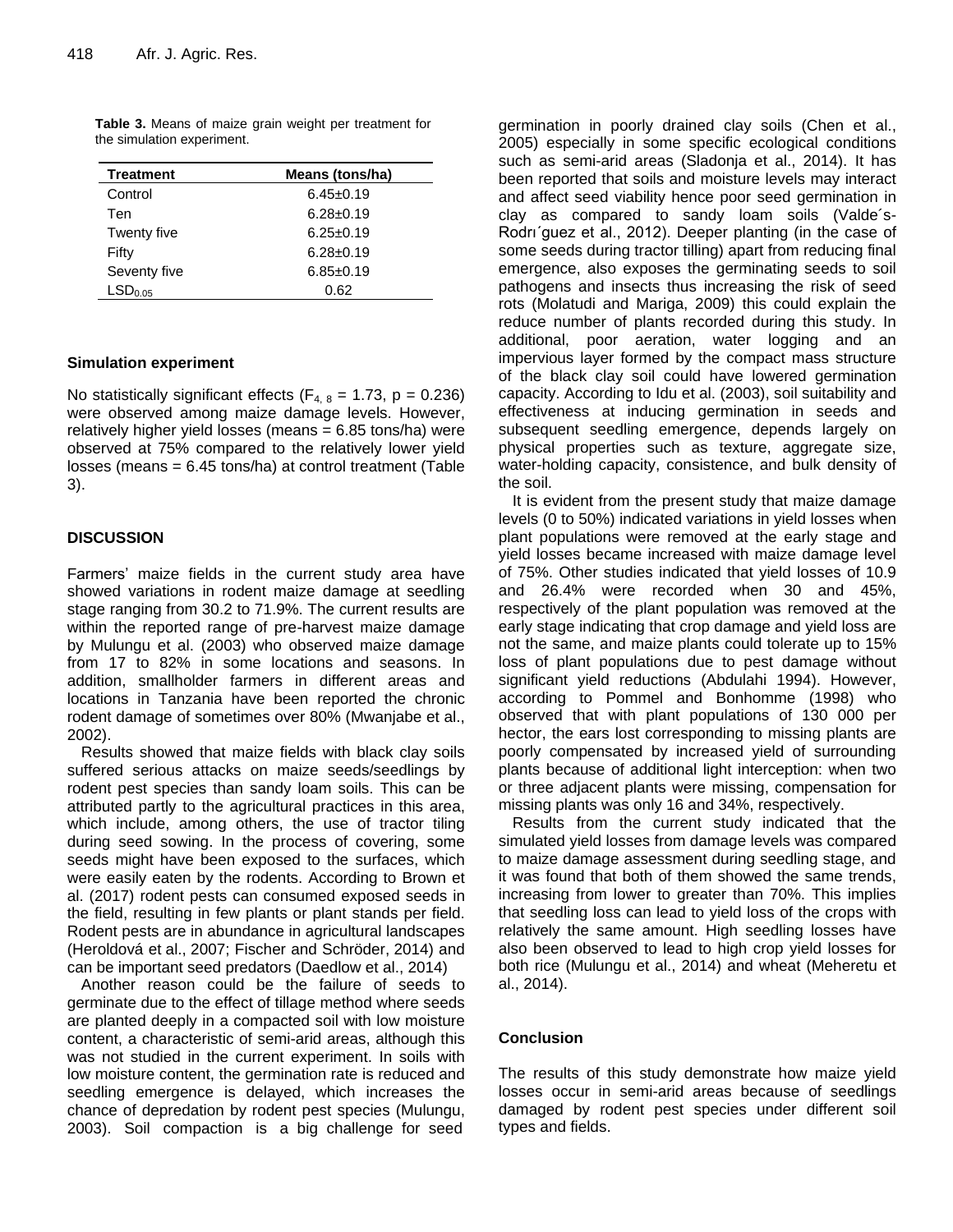To minimize damage, appropriate ecologically based rodent management strategies should be practiced to improve food security for smallholder farmers. It is clear that the control of rodents depends on the site, neighborhood and available food. In this research, the most important approach for preventing rodent damage on maize seedlings and yield losses is to improve cultivation practices.

## **ACKNOWLEDGEMENTS**

The authors appreciate the support by the Bill and Melinda Gates Project Funds through Tanzania and Uganda Rat (TANURAT) Project. They also appreciate the excellent field assistance of Khalid S. Kibwana, Omary Kibwana, Shabani Lutea and Ramadhani Kigunguli of the Pest Management Centre, Sokoine University of Agriculture, Morogoro, Tanzania.

# **CONFLICT OF INTERESTS**

The authors have not declared any conflict of interests.

## **REFERENCES**

- Abdulahi A (1994). Simulation of Pest Damage on Maize. Accessed from; http://agris.fao.org/agrissearch/search.do?recordID=ET9500061 Record ID=ET9500061. Visited on October 23, 2018.
- Bekele A, Leirs H, Verhagen R (2003). Composition of rodents and damage estimates on maize farms at Ziway, Ethiopia. In: (Edited by Singleton, GR, Hinds, LA, Krebs, CJ and Spratt, DM). Rats, Mice and People: Rodent Biology and Management. Australian Centre for International Agricultural Research, Canberra pp. 262-263.
- Brown PR, Douangboupha B, Htwe NM, Jacob J, Mulungu L, Nguyen Thi My Phung, Singleton GR, Stuart AM, Sudarmaji (2017). Control of rodent pests in rice cultivation. In: Sasaki, T. (editor.), Uk. In book: Achieving sustainable cultivation of rice 2:343-376.
- Chen Y, Cavers C, Tessier S, Monero F, Lob D (2005). Short-term tillage effects on soil cone index and plant development in a poorly drained, heavy clay soil. Soil and Tillage Research 82:161-171.
- Chidodo DJ (2017). Evaluation of normalised difference vegetative index of common vegetation habitats for monitoring rodent population and outbreaks in Isimani, Tanzania. A dissertation submitted in partial fulfilment of the requirements for the degree of Master of Science in Land use planning and Management of Sokoine University of Agriculture, Morogoro, Tanzania 120 p.
- Daedlow D, Westerman PR, Baraibar B, Rouphael S, Gerowitt B (2014). Weed seed predation rate in cereals as a function of seed density and patch size, under high predation pressure by rodents. Weed Research 54:186-195.
- Fayenuwo JO, Olakojo SA, Akande M, Amusa NA, Olujimi OA (2007). Comparative evaluation of vertebrate pest damage on some newly developed quality protein maize (QPM) varieties in south-western Nigeria. African Journal of Agricultural Research 2(11):592-595.
- Fischer C, Schröder B (2014). Predicting spatial and temporal habitat use of rodents in a highly intensive agricultural area. Agriculture, Ecosystems and Environment 189:145-153.
- Heroldová M, Bryja J, Zejda J, Tkadlec E (2007). Structure and diversity of small mammal communities in agriculture landscape. Agriculture, Ecosystem and Environmental 120:206-210.

Idu M, Ogboghodo AI, Omonhinmin AC (2003). Effect of soil types on

the seed germination of *Helianthus annuus* L. Agricultural Science Digest 23(2):101-103.

- Katakweba SA, Mulungu LS, Eiseb S, Mahlaba TA, Makundi RH, Massawe AW, Belmain SR (2012). Prevalence of haemoparasite, leptospires and cocobacili with potential to human infection in the blood of rodents and shrews from selected localities in Tanzania, Namibia and Swaziland. African Zoology 47(1):119-127.
- Leirs H, Sluydts V, Makundi R (2010). Rodent outbreaks in sub-Saharan Africa. In: (Edited by Singleton, GR.), Rodent Outbreaks: Ecology And Impacts. International Rice Research Institute, Los Banos pp. 269-280.
- Massawe AW, Makundi RH, Mulungu LS, Katakweba A, Shayo TN (2012). Breeding dynamics of rodent species inhabiting farm-fallow mosaic fields in Central Tanzania. African Zoology 47(1):128-137.
- Mdangi M, Mulungu LS, Masawe AW, Eiseb SJ, Tutjavi V, Kirsten F, Mahlaba T, Malebane P, Von Maltitz E, Monadjem A, Dlamini N, Belmain SR (2013). Assessment of rodent damage to stored maize (*Zea mays* L.) on smallholder farms in Tanzania. International Journal of Pest Management 59(1):55-62.
- Meerburg BG, Singleton GR, Kijlstra A (2009). Rodent-borne diseases and their risks for public health. Critical Reviews in Microbiology 35(3):221-270.
- Meheretu Y, Kiros W, Deckers S, Raes D, Makundi RH, Leirs H (2010). Farmers' perspectives of rodent damage and management from the highlands of Tigray, Northern Ethiopia. Crop Protection 29(6):532e539.
- Meheretu Y, Sluydts V, Welegerima K, Bauer H, Teferi M, Yirga G (2014). Rodent abundance, stone bund density and its effects on crop damage in the Tigray highlands, Ethiopia. Crop Protection 55:61-67.
- Molatudi RI, Mariga IK (2009). The Effect of Maize Seed Size and Depth of Planting on Seedling Emergence and Seedling Vigour. Journal of Applied Sciences Research 5(12):2234-2237.
- Mulungu LS (2003). Assessment of maize (*Zea mays* L.) damage and yield loss due to rodents in the field. PhD Thesis Sokoine University of Agriculture, Morogoro, Tanzania, 178pp.
- Mulungu LS (2017). Chapter 15: Control of rodent pests in maize cultivation: the case of Africa. In: Achieving sustainable maize cultivation*.* (Edited by Dr Dave Watson), Francis CIMMYT, Mexico 2:317-337.
- Mulungu LS, Lagwen PP, Mdangi ME, Kilonzo BS, Belmain SR (2014). Impact of spatio-temporal simulations of rat damage on yield of rice (*Oryza sativa* L.) and implications for rodent pest management. International Journal of Pest Management 60(4):269-274.
- Mulungu LS, Mahlaba TA, Massawe AW, Kennis J, Crauwels D, Eiseb S, Monadjem A, Makundi RH, Katakweba AS, Leirs H, Belmain SR (2011). Dieta differences of the multimammate mouse, *Mastomys natalensis* (Smith 1834), across different habitats and seasons in Tanzania and Swaziland. Wildlife Research 38(7):640-646.
- Mulungu LS, Makundi RH, Leirs H, Massawe AW, Machangu RS, Ngowo V (2005). Spatial pattern and distribution of rodent damage in maize fields in Tanzania. Belgium Journal of Zoology 135:183-185.
- Mulungu LS, Makundi RH, Leirs H, Massawe AW, Vibe-Petersen S, Stenseth NC (2003). The rodent density–damage function in maize fields at an early growth stage, In: (Edited by Singleton, GR, Hinds, LA, Krebs, CJ and Spratt, DM). Rats, Mice and People: Rodent Biology and Management, Australia Centre for International Agricultural Research, Canberra, Australia 301–303pp.
- Mwanjabe PS, Leirs H (1997). An early warning system for Integrated Pest Management -based rodent control in smallholder farming systems in Tanzania. Belgian Journal of Zoology 127:49-58.
- Mwanjabe PS, Sirima FB, Lusingu J (2002). Crop losses due to outbreaks of Mastomys natalensis (Smith 1834) Muridae, Rodentia, in the Lindi Region of Tanzania. International Biodeterioration and Biodegradation 49:133-137.
- Pommel B, Bonhomme R (1998). Variations in the vegetative and reproductive systems in individual plants of an heterogeneous maize crop. European Journal of Agronomy 8(1-2):39-49.
- Singh O (2017). Opinion survey on rodent problems and their management in cropping system in Indo-Gangetic plain of northeastern part of Haryana. International Journal of Zoology Studies 2(4):42-44.